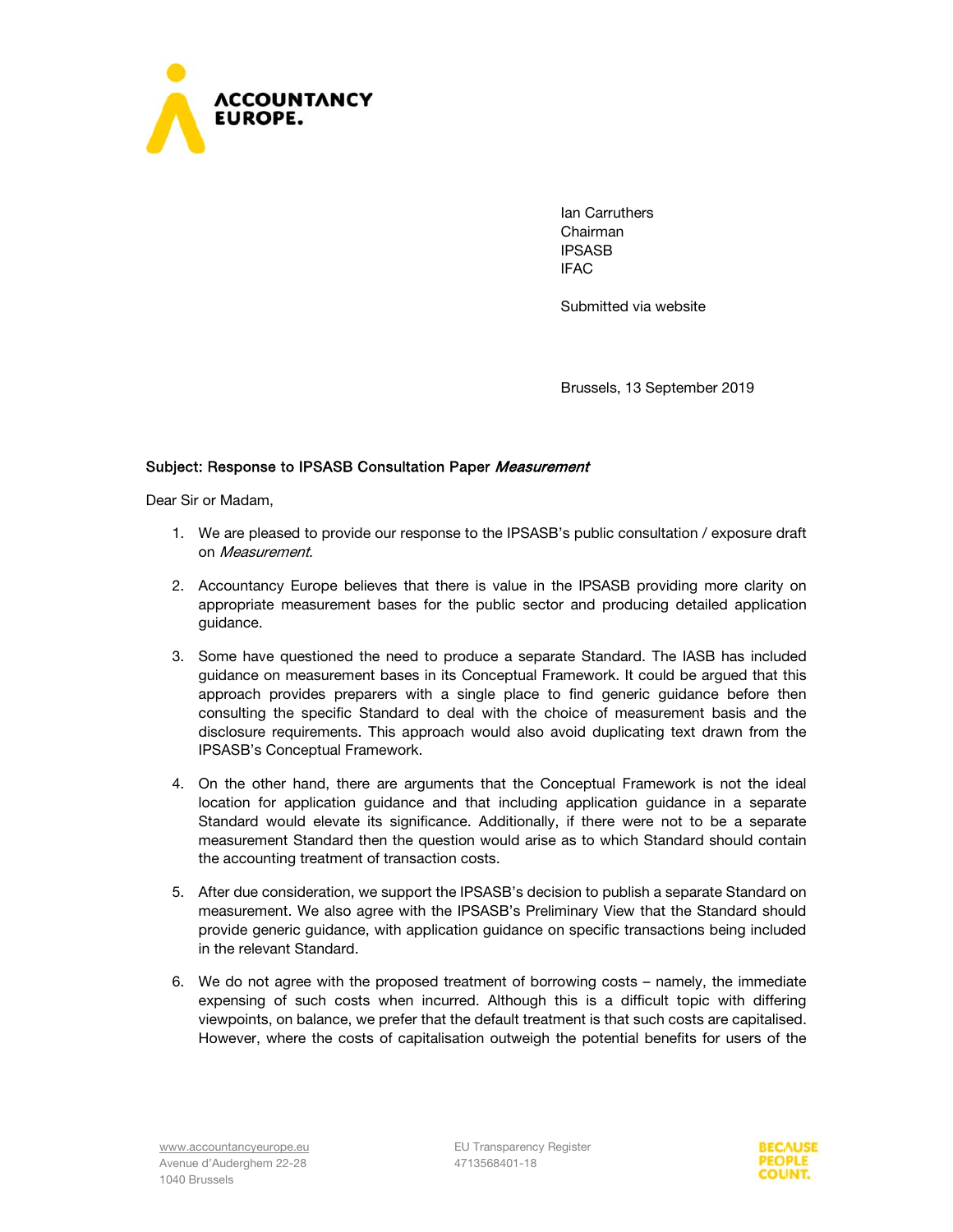financial statements or if capitalisation would impair faithful representation, we believe that an option should exist for the organisation to immediately expense borrowing costs.

- 7. We are not convinced that the public sector specificities are sufficient to warrant the divergent treatment of borrowing costs from that in the private sector. Many conglomerates in the private sector also have centralised financing arrangements - often with additional cross-border complexity - but are able to allocate borrowing costs across different entities within the group in a manner consistent with providing a faithful representation in their financial statements.
- 8. Please find below our detailed responses for the specific questions contained in the Consultation Paper.

Sincerely,

Florin Toma Olivier Boutellis-Taft President **Chief Executive** 

## **About Accountancy Europe**

Accountancy Europe unites 51 professional organisations from 36 countries that represent 1 million professional accountants, auditors and advisors. They make numbers work for people. Accountancy Europe translates their daily experience to inform the public policy debate in Europe and beyond.

Accountancy Europe is in the EU Transparency Register (No 4713568401-18).

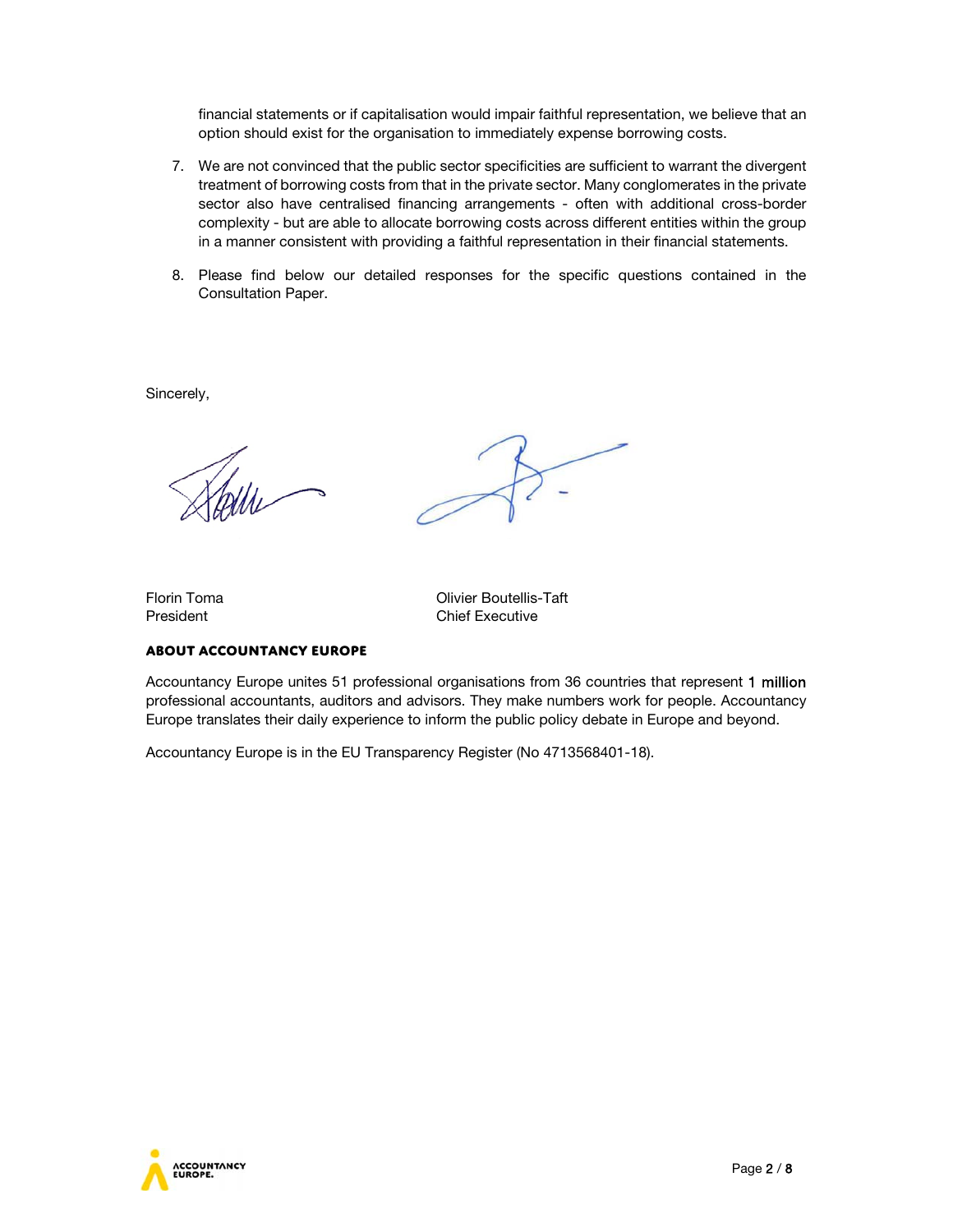Preliminary View 1—Chapter 2 (following paragraph 2.6)

The IPSASB's Preliminary View is that the fair value, fulfilment value, historical cost and replacement cost measurement bases require application guidance.

Do you agree with the IPSASB's Preliminary View?

If not, please provide your reasons, stating clearly which measurement bases should be excluded from, or added to, the list, and why?

- 9. We agree that fair value, fulfilment value, historical cost and replacement cost require application guidance.
- 10. However, the Conceptual Framework lists other measurement bases for assets and liabilities for which guidance has not been included in the draft. These are net selling price and value in use for assets and *market value, cost of release* and *assumption price* for liabilities.
- 11. The Conceptual Framework maps the use of measurement bases in current IPSAS and states that guidance will be provided for the 'commonly applied measurement bases'. With the exception of *value in use* – specifically excluded from the CP\ED - most of the bases excluded are not present in existing IPSAS.
- 12. We assume that *value in use* for assets, market value, cost of release and assumption price will be removed from the Conceptual Framework when the limited review is conducted. Otherwise, in our opinion, if a measurement basis is included in the Conceptual Framework as a valid measurement basis for the public sector, then application guidance for it should be included in the Measurement Standard.

Preliminary View 2—Chapter 2 (following paragraph 2.6)

The IPSASB's Preliminary View is that the application guidance for the most commonly used measurement bases should be generic in nature in order to be applied across the IPSAS suite of standards. Transaction specific measurement guidance will be included in the individual standards providing accounting requirements and guidance for assets and liabilities.

Do you agree with the IPSASB's Preliminary View?

If not, please provide your reasons, and state what guidance should be included, and why.

13. We agree with the Preliminary View that the application guidance in the Measurement Standard should be generic in nature, with transaction specific measurement guidance (such as which measurement basis to use, impairment and disclosure requirements) being included in the relevant individual accounting standards.

Preliminary View 3—Chapter 2 (following paragraph 2.10)

The IPSASB's Preliminary View is that guidance on historical cost should be derived from existing text in IPSAS. The IPSASB has incorporated all existing text and considers Appendix C: Historical Cost– Application Guidance for Assets, to be complete.

Do you agree with the IPSASB's Preliminary View?

If not, please provide your reasons, stating clearly what you consider needs to be changed.

14. We agree that guidance on historical cost should be derived from existing text and agree that Appendix C: Historical Cost– Application Guidance for Assets appears to be complete.

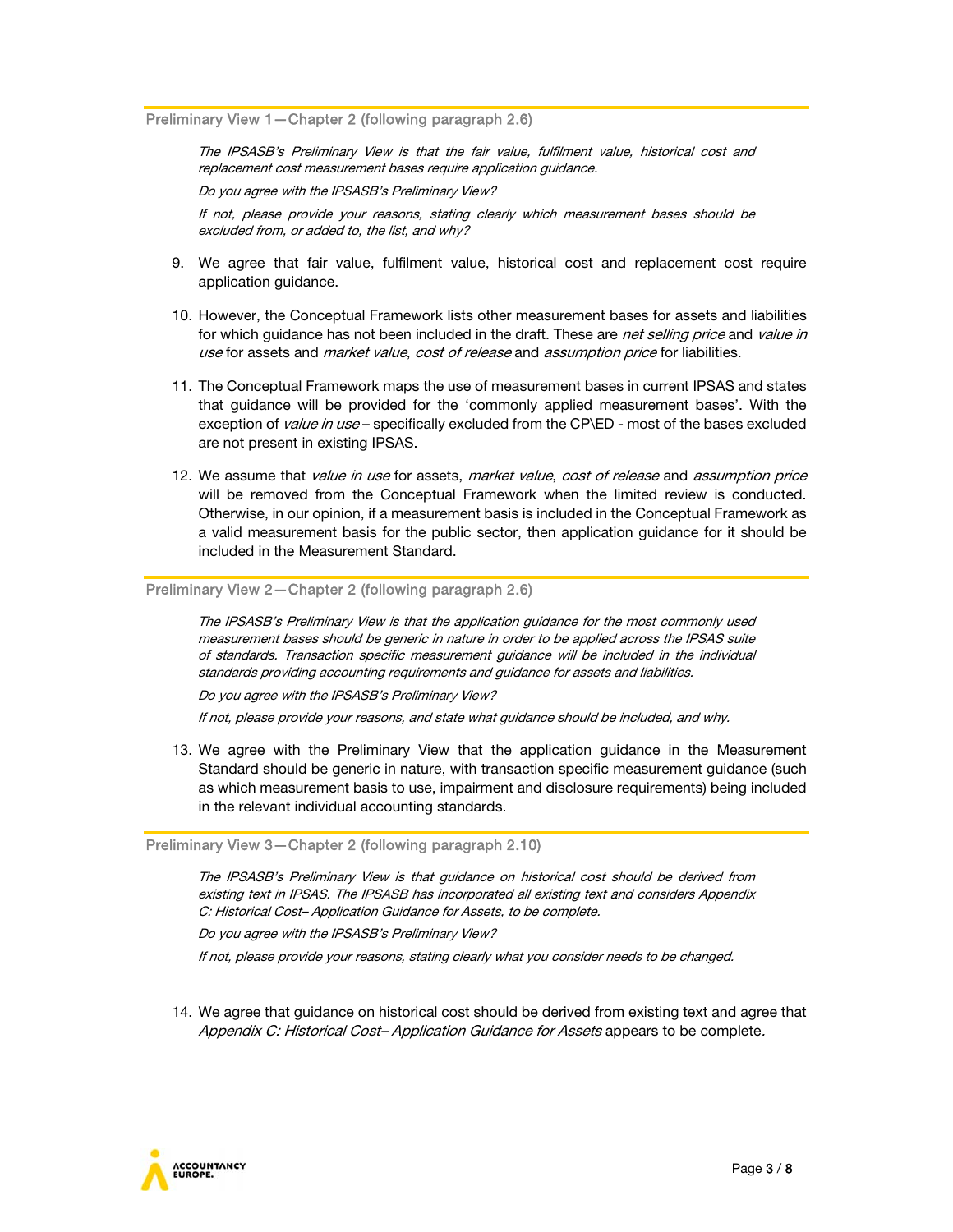Preliminary View 4—Chapter 2 (following paragraph 2.16)

The IPSASB's Preliminary View is that fair value guidance should be aligned with IFRS 13, taking into account public sector financial reporting needs and the special characteristics of the public sector. The IPSASB considers Appendix A: Fair Value–Application Guidance, to be complete. Do you agree with the IPSASB's Preliminary View?

If not, please provide your reasons, stating clearly what you consider needs to be changed.

- 15. We agree that fair value guidance should be aligned as far as possible with that contained in IFRS 13.
- 16. In order to avoid confusion, we believe that it is important to indicate the source of the guidance as being directly from IFRS 13 in the final standard, as is indicated in the ED. We believe that this will strengthen the message of the value of consistency between public sector and private sector treatment of similar transactions. It also has the advantage of clarifying the origin of the guidance for those who are not familiar with private sector accounting standards.
- 17. We agree that Appendix A: Fair Value Application Guidance appears to be complete.

Preliminary View 5—Chapter 2 (following paragraph 2.28)

The IPSASB's Preliminary View is that fulfilment value guidance should be based on the concepts developed in the Conceptual Framework, expanded for application in IPSAS. The IPSASB considers Appendix B: Fulfilment Value–Application Guidance, to be complete.

Do you agree with the IPSASB's Preliminary View?

If not, please provide your reasons, stating clearly what you consider needs to be changed.

18. We agree that guidance on fulfilment should be derived from existing text and agree that Appendix B: Fulfilment Value – Application Guidance appears to be complete.

Preliminary View 6—Chapter 2 (following paragraph 2.28)

The IPSASB's Preliminary View is that replacement cost guidance should be based on the concepts developed in the Conceptual Framework, expanded for application in IPSAS. The IPSASB considers Appendix D: Replacement Cost–Application Guidance, to be complete.

Do you agree with the IPSASB's Preliminary View?

If not, please provide your reasons, stating clearly what you consider needs to be changed.

19. We agree that guidance on replacement cost should be based on the concepts developed in the Conceptual Framework. We agree that Appendix D: Replacement Cost -- Application Guidance appears to be complete.

Preliminary View 7—Chapter 3 (following paragraph 3.28)

The IPSASB's Preliminary View is that all borrowing costs should be expensed rather than capitalized, with no exception for borrowing costs that are directly attributable to the acquisition, construction, or production of a qualifying asset.

Do you agree with the IPSASB's Preliminary View?

If not, please state which option you support and provide your reasons for supporting that option.

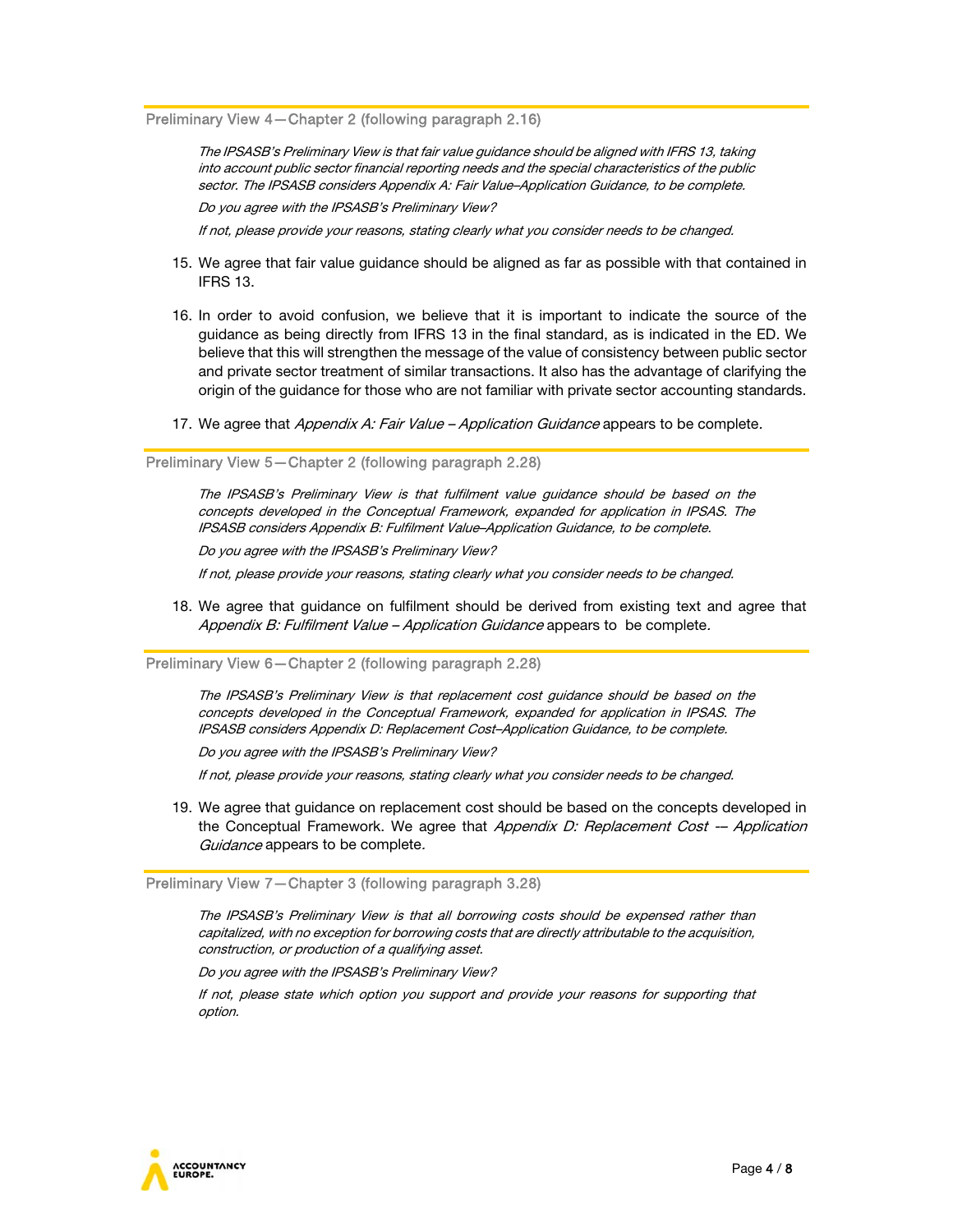- 20. In paras 3.24-3.27 the IPSASB sets out its view as to why borrowing costs should be expensed as occurred – fundamentally that the specificities of public sector funding and borrowing means that public sector borrowing is rarely specific to the construction or development of an individual asset. Consequently, whilst it may be feasible to allocate borrowings to specific assets, such allocation will often be arbitrary and is therefore unlikely to provide relevant and faithful information to the users of public sector financial statements.
- 21. We do not agree with this Preliminary View. There are undoubtedly difficult conceptual questions as to the appropriate treatment of borrowing costs. For example, in respect of capitalisation of borrowing costs, some question the rationale for having potentially different carrying values for the same asset depending on the project's funding model. Others point out the issues with public-private financed initiatives or special purpose vehicles using private sector accounting rules potentially showing higher asset values for the same asset compared to purely public sector entities.
- 22. However, we are not convinced that difficulties in attributing borrowing costs to specific projects in the public sector is sufficient reason to diverge from private sector accounting treatment. In our opinion, it is often possible to directly link borrowing costs with specific projects, particularly in the case of large infrastructure assets.
- 23. Even when there is not a direct causal link between borrowing and specific projects, we believe that there are ways of allocating borrowing costs to the assets that are not arbitrary but based on well-established project financing principles. Large conglomerates in the private sector face similar challenges (often made more complex by having establishments in different jurisdictions) as in many cases it is more efficient and cost effective to have intra-group pooling of financing. To deal with such situations, there are well established transfer pricing methods for allocating financing costs – such as the Comparable Uncontrolled Price (CUP) method, which uses 'arm's-length' interest rates that would be paid by independent entities for comparable transactions.
- 24. By failing to include borrowing costs into the overall cost of the asset, we believe that there will be a failure to match the cost of the asset to its service potential - thereby not faithfully representing costs both during the construction period and then in the period of use.
- 25. The immediate expensing of borrowing costs could also lead to inconsistency in treatment with other public sector costs. For example, it is conceivable that shared labour or technical resources could be used in the course of constructing the asset and it would be normal accounting treatment to allocate an appropriate share of these costs to the project in question.
- 26. Additionally, immediate expensing of borrowing costs reduces consistency with similar projects in the private sector. This is a major issue in jurisdictions where private funding - or mixed public-private funding – is a common means of financing public sector projects.
- 27. Accountancy Europe appreciates that this is a difficult area and asks that the IPSASB considers this matter in more detail. On balance, however, we believe that the benchmark treatment of borrowing costs should be to capitalise such expenses, as required in the private sector by IAS 23 Borrowing Costs. However, where public sector specificities make allocation of borrowing costs impractical, prohibitively expensive for the benefit obtained or would result in an accounting treatment that hampers faithful representation, we believe that an option should be available to immediately expense borrowing costs.

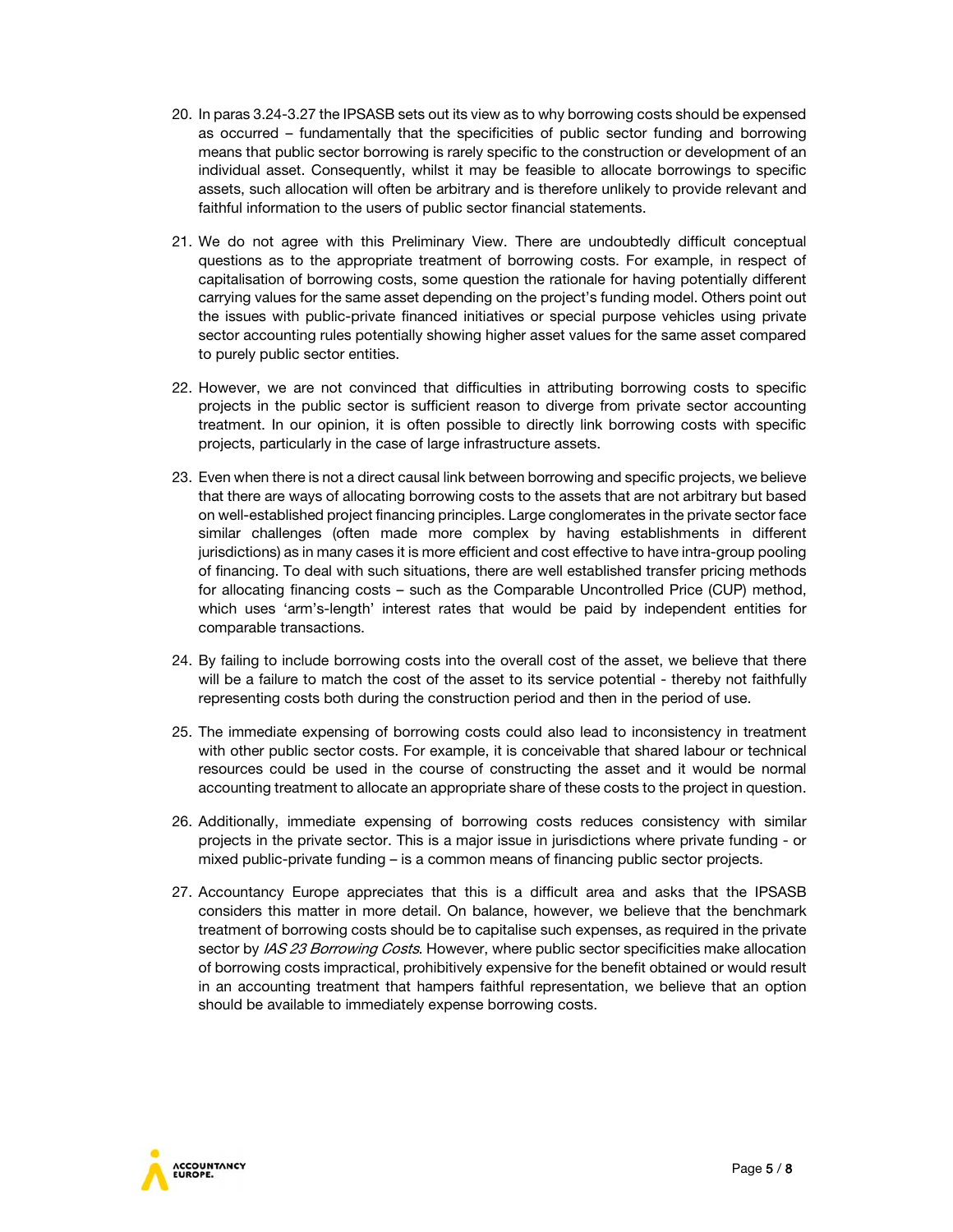28. Accountancy Europe accepts that a choice in treatment of borrowing costs could reduce comparability between public sector bodies. However, comparability could be enhanced by detailed application guidance. It could also be potentially enhanced by either making the capitalisation of borrowing costs mandatory as in IAS 23 or by providing an option for the preparer to capitalise the costs, based on the specificities of how funding was received for the project and subject to appropriate disclosure.

Preliminary View 8—Chapter 3 (following paragraph 3.36)

The IPSASB's Preliminary View is that transaction costs in the public sector should be defined as follows:

Transaction costs are incremental costs that are directly attributable to the acquisition, issue or disposal of an asset or liability and would not have been incurred if the entity had not acquired, issued or disposed of the asset or liability.

Do you agree with the IPSASB's Preliminary View?

If not, please provide your reasons, and provide an alternative definition for the IPSASB to consider.

29. We agree with the IPSAB's Preliminary View and the definition of transaction costs stated in that View.

Preliminary View 9—Chapter 3 (following paragraph 3.42)

The IPSASB's Preliminary View is that transaction costs should be addressed in the IPSAS, Measurement, standard for all IPSAS.

Do you agree with the IPSASB's Preliminary View?

If not, please provide your reasons and state how you would address the treatment of transaction costs in IPSAS, together with your reasons for supporting that treatment.

30. We agree that transaction costs should be addressed for all IPSASs in a single location. As mentioned in the cover letter, on balance, we believe that transaction costs would be best addressed in IPSAS, Measurement.

Preliminary View 10—Chapter 3 (following paragraph 3.54)

The IPSASB's Preliminary View is that transaction costs incurred when entering a transaction should be:

- Excluded in the valuation of liabilities measured at fulfilment value;
- Excluded from the valuation of assets and liabilities measured at fair value; and
- Included in the valuation of assets measured at historical cost and replacement cost.

Do you agree with the IPSASB's Preliminary View?

If not, please provide your reasons and state how you would treat transaction costs in the valuation of assets and liabilities, giving your rationale for your proposed treatment.

31. We agree with the Preliminary View stated above. We have some additional comments that are included under Preliminary View 11 as they are relevant to both PVs.

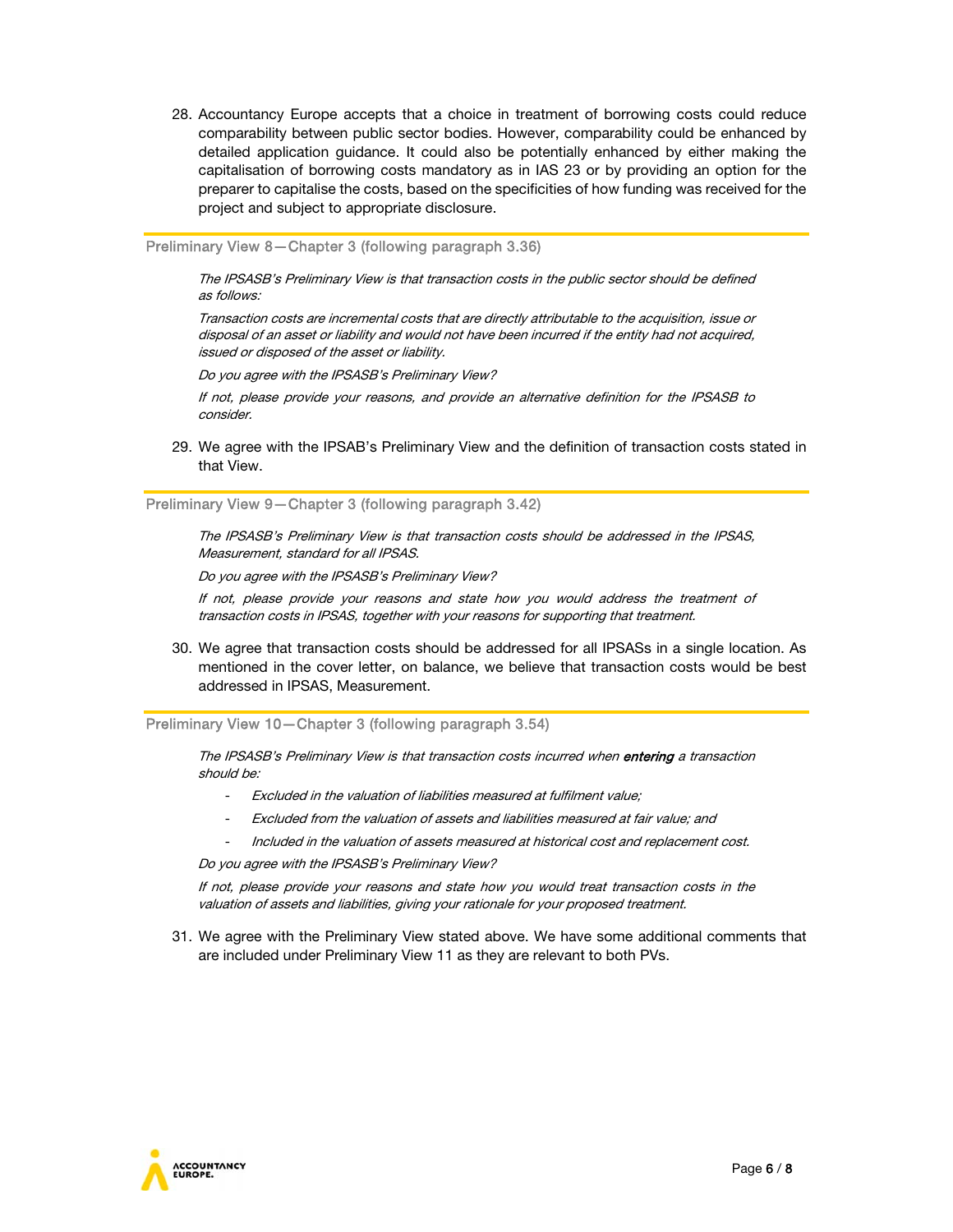Preliminary View 11—Chapter 3 (following paragraph 3.54)

The IPSASB's Preliminary View is that transaction costs incurred when exiting a transaction should be:

- Included in the valuation of liabilities measured at fulfilment value;
- Excluded from the valuation of assets and liabilities measured at fair value; and
- Excluded in the valuation of assets measured at historical cost and replacement cost.

Do you agree with the IPSASB's Preliminary View?

If not, please provide your reasons and state how you would treat transaction costs in the valuation of assets and liabilities, giving your rationale for your proposed treatment.

- 32. As with PV 10, we agree with the IPSASB's Preliminary View stated above. We believe that the IPSASB has come to the right conclusions as to the situations in which transaction costs should be included and excluded for both entering and exiting a transaction.
- 33. However, we believe that the process by which the IPSASB came to these PVs detailed in paras 3.43 to 3.54 is not easy to understand and is overcomplicated – for example, para 3.51 refers to the IPSASB's view that 'the timing of when the transaction cost is incurred also has an impact' but it is not apparent from what follows in the section what the impact is or how it affects the accounting outcomes shown in Figure 3.1.
- 34. On the other hand, we believe that the relevant section of the ED (paras 24 28) may be oversimplified or that certain concepts may require additional explanation to be understood by all constituents.
- 35. For example, additional explanation as to how entry and exit values interact with measurement bases could be desirable, as is the impact on measurement bases as to whether transactions are entity-specific.
- 36. Additionally, in the draft ED there is no direct link between the general discussion of transaction costs and the more detailed guidance contained in the relevant appendices A to C. The table contained in Figure 3.1 of the CF could be useful as a summary of the treatment of transaction costs for the main measurement bases – at a bare minimum, we believe that the ED should refer to the relevant appendices where generic guidance on a particular measurement basis can be found.

Specific Matter for Comment 1—Chapter 2 (following paragraph 2.29)

Definitions relating to measurement have been consolidated in the core text of the Illustrative ED.

Do you agree that the list of definitions is exhaustive?

If not, please provide a listing of any other definitions that you consider should be included in the list and the reasons for your proposals.

37. We agree that the list of definitions appears to be exhaustive.

Specific Matter for Comment 2—Chapter 3 (following paragraph 3.5)

Guidance in International Valuation Standards (IVS) and Government Financial Statistics (GFS) has been considered as part of the Measurement project with the aim of reducing differences